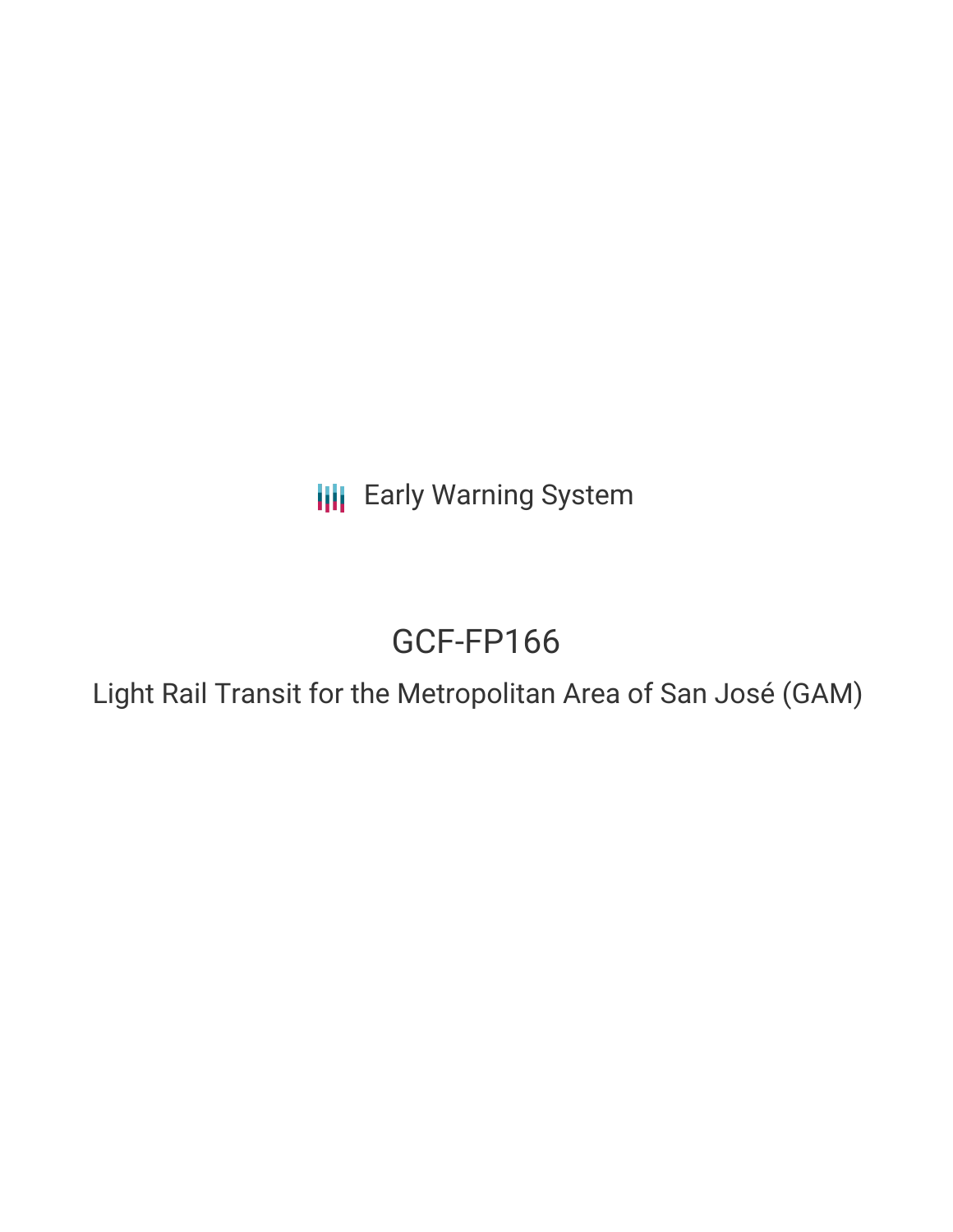

# **Quick Facts**

| <b>Countries</b>               | Costa Rica                                                                         |
|--------------------------------|------------------------------------------------------------------------------------|
| <b>Specific Location</b>       | San Jose, Costa Rica                                                               |
| <b>Financial Institutions</b>  | Green Climate Fund (GCF)                                                           |
| <b>Status</b>                  | Approved                                                                           |
| <b>Bank Risk Rating</b>        | Α                                                                                  |
| <b>Voting Date</b>             | 2021-07-01                                                                         |
| <b>Borrower</b>                | Government of Costa Rica and Banco Centroamericano de Integración Económica (BCIE) |
| <b>Sectors</b>                 | Climate and Environment, Construction, Infrastructure, Transport                   |
| <b>Investment Type(s)</b>      | Grant, Loan                                                                        |
| <b>Investment Amount (USD)</b> | \$271.30 million                                                                   |
| <b>Loan Amount (USD)</b>       | $$250.00$ million                                                                  |
| <b>Grant Amount (USD)</b>      | \$21.30 million                                                                    |
| <b>Project Cost (USD)</b>      | \$1.873.30 million                                                                 |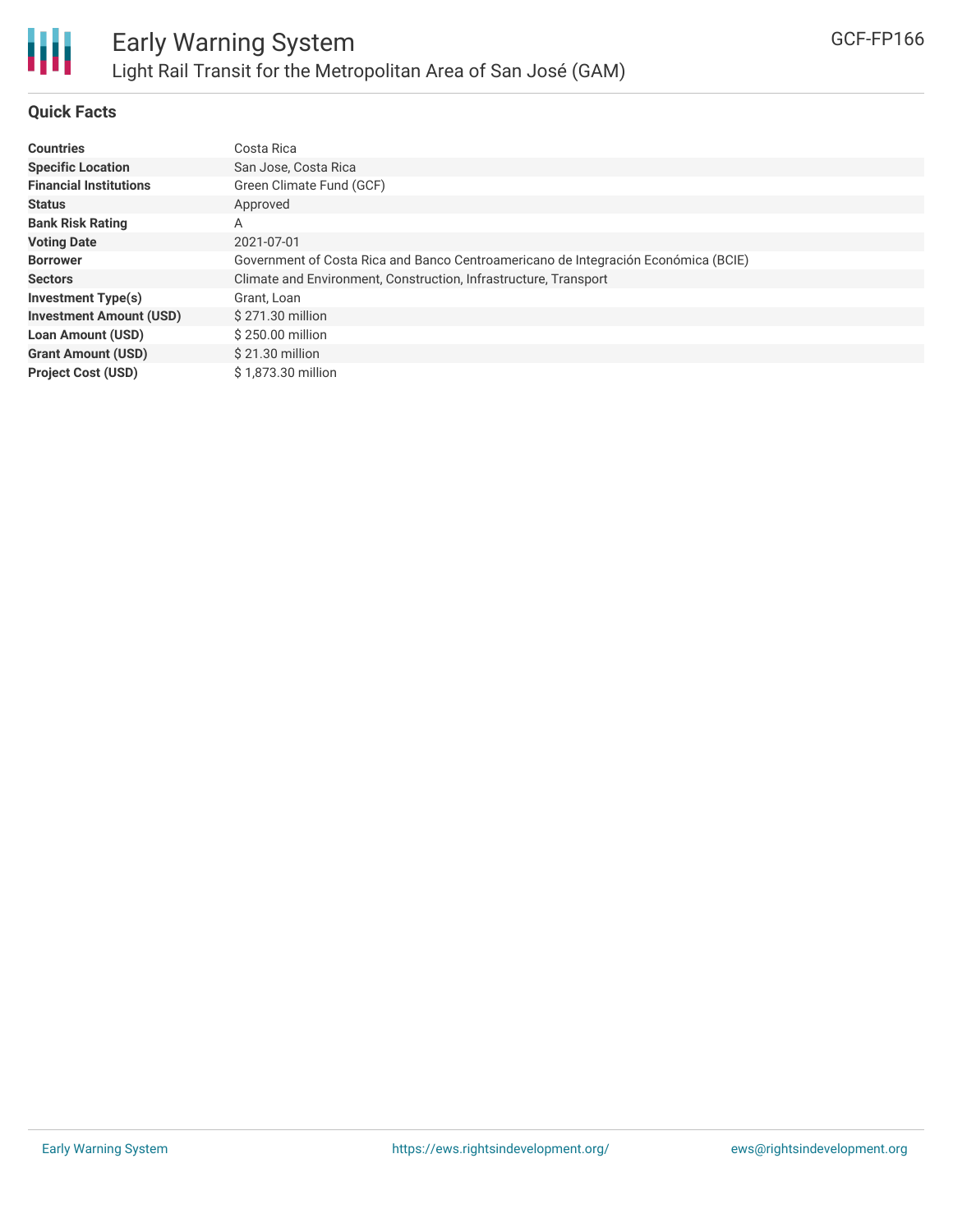

## **Project Description**

The project consist on a modern electrified railway that will improve and expand the National Railway Network, which connects several cities. The project will cover fifteen counties in four provinces and has forty-seven planned stops.

This project could provide a series of benefits to the community, including alleviating traffic and improving the quality of life of the population in the long term. The new transportation option would also increase the economic competitiveness of the metropolitan area. In addition, the project would create many jobs both during the construction phase and during the maintenance and operation phase. On the environmental side, the project would reduce air pollution due to the decrease in the number of cars on the road and reduce greenhouse gas emissions compared to the diesel used by the current train.

Regarding the potential negative effects of the project: the project has a high cost and will cause inconvenience to the local population during the construction phase. From an environmental point of view, construction will generate noise and air pollution, as well as greenhouse gas emissions. There will also be loss of vegetation to accommodate the expanded railroad.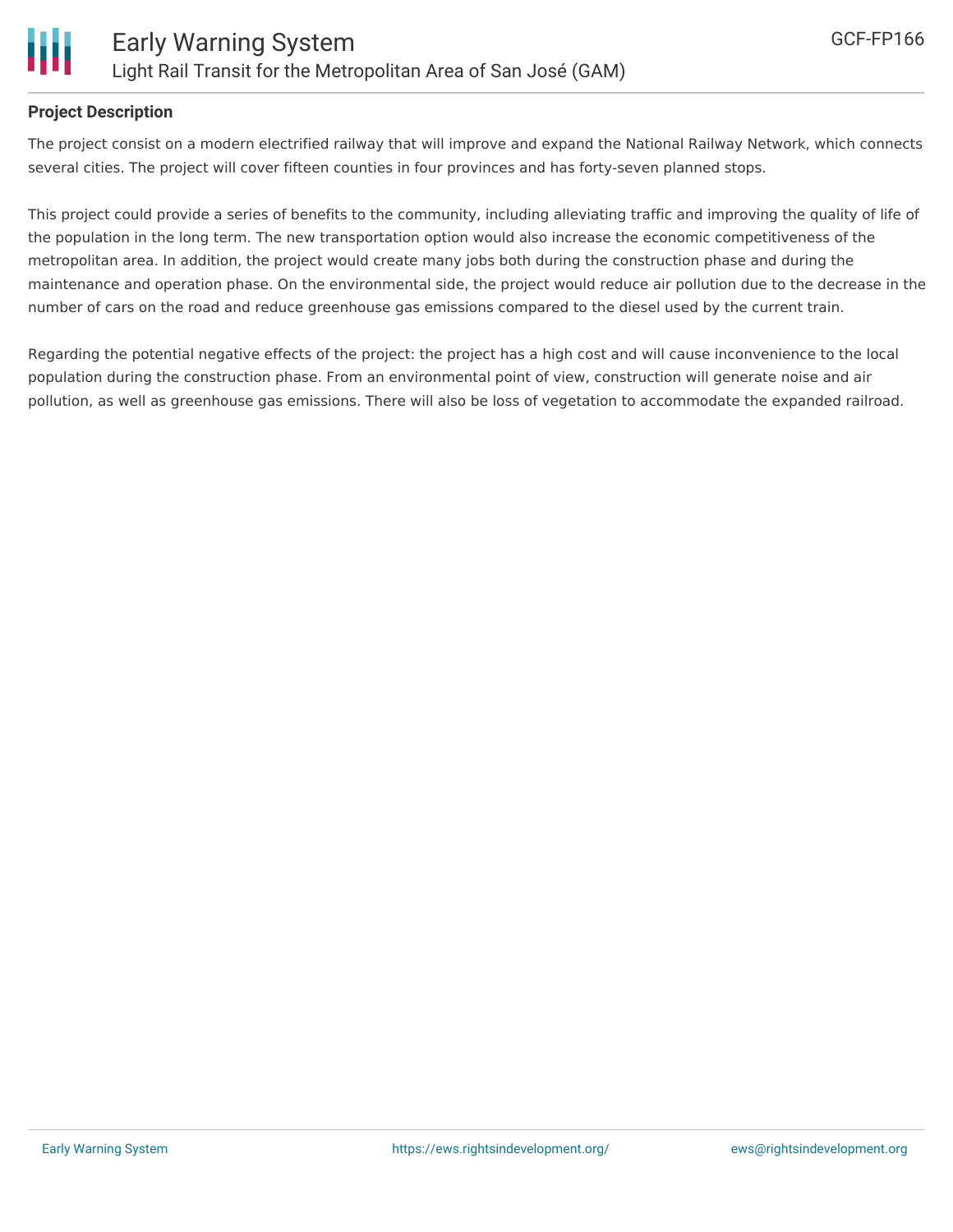

# **Investment Description**

• Green Climate Fund (GCF)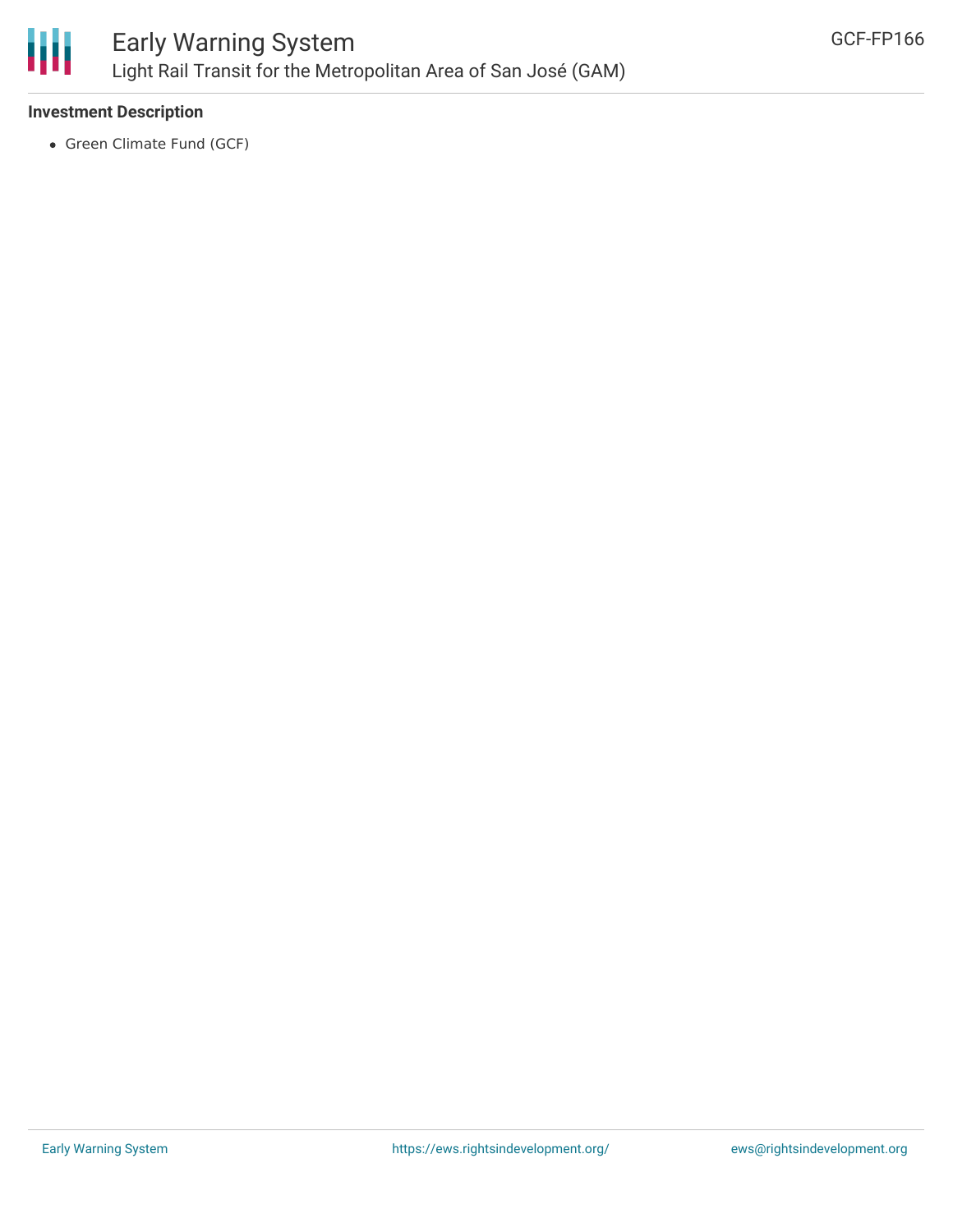

## **Contact Information**

GCF CONTACTS

General media inquiries

**GCF Communications** PHONE +82 32 4458 6338 (KST)

Request for information

**GCF Information Disclosure** REQUEST [INFORMATION](https://www.greenclimate.fund/about/disclosure/form) ABOUT THIS PROJECT

ACCREDITED ENTITY

Central American Bank for Economic [Integration](https://www.greenclimate.fund/ae/cabei)

#### **Mr. Miguel Angel Méndez Castellanos**

Head of Partnerships and International Cooperation Department Boulevard Suyapa, Frente a la ENEE, Tegucigalpa, Honduras

PHONE +504 2240 2206 [MMENDEZ@BCIE.ORG](mailto:mmendez@bcie.org) [HALVARADO@BCIE.ORG](mailto:halvarado@bcie.org)

#### **Mr. Alberto Cabezón**

Specialist of Green Funds Resource Mobilization, Partnerships and International Cooperation Department

Blvd. Suyapa, Frente a las oficinas de la ENEE, Tegucigalpa, M.D.C., Honduras

PHONE +504 2240 2112 PHONE +504 9454 7995 [ACABEZON@BCIE.ORG](mailto:acabezon@bcie.org)

NATIONAL DESIGNATED AUTHORITY

[COSTA](https://www.greenclimate.fund/taxonomy/term/41) RICA

Ministry of Environment and Energy

#### **Her Excellency Andrea Meza Murillo**

Minister of Environment and Energy Calle 5. Av. 8-10, San José, Costa Rica

PHONE +(506) 22334533 PHONE +(506) 22571417 PHONE +(506) 22575456 [ANDREA.MEZA@MINAE.GO.CR](mailto:andrea.meza@minae.go.cr) [DESPACHOMINAE@MINAE.GO.CR](mailto:despachominae@minae.go.cr)

#### **Mrs. Norma Patricia Campos Mesén**

Director of the Climate Change Directorate

Esquina Calle Ronda, Barrio Dent, Centro de Cambio Climático, San José, Costa Rica

PHONE +(506) 22564298 PHONE +(506) 83461513 [CAMBIOCLIMATICO@MINAE.GO.CR](mailto:cambioclimatico@minae.go.cr)